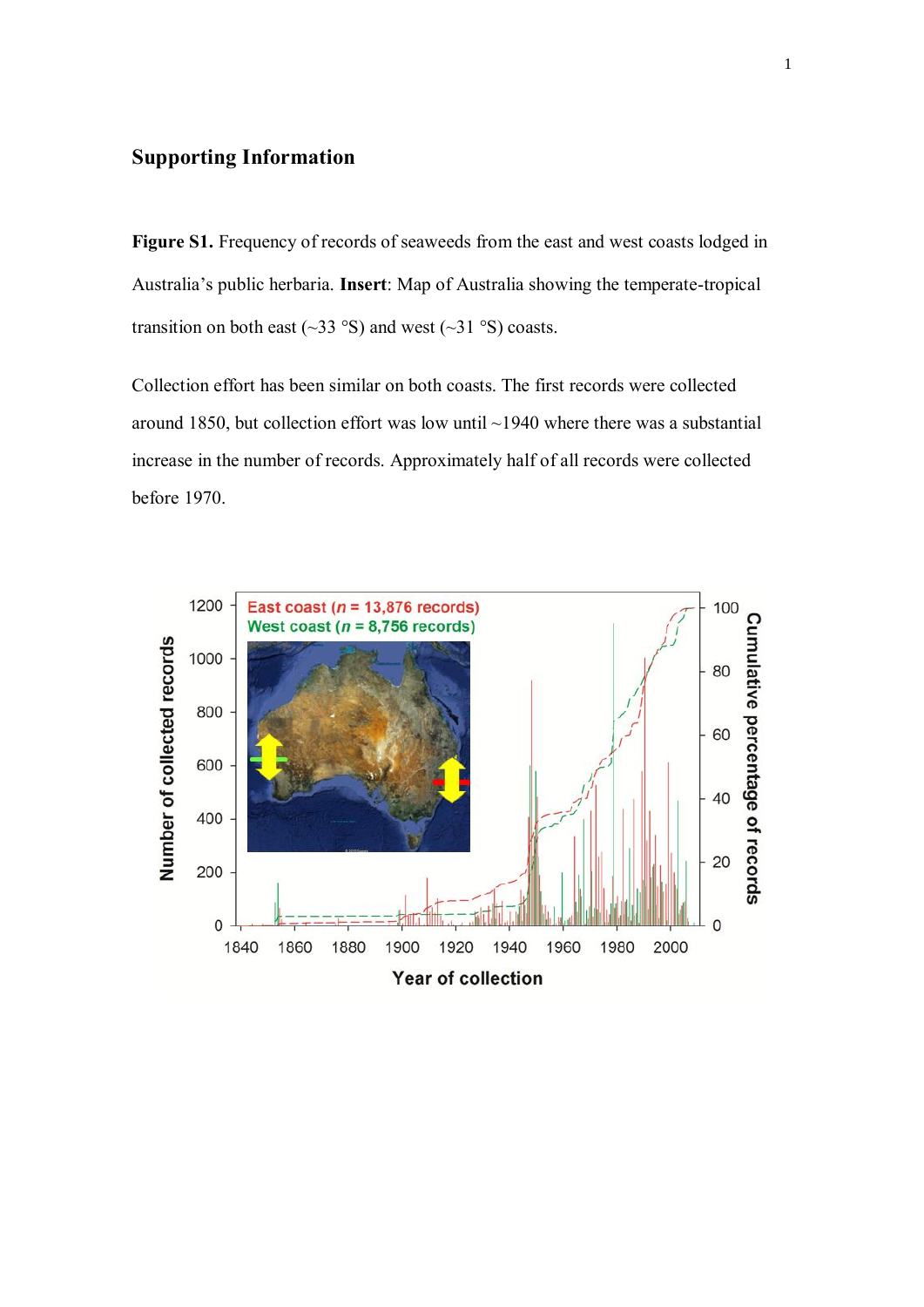**Table S1.** Range shifts of temperate species with their northern-most record north of 33 °S (east coast) and 31 °S (west coast) in time window 1, given 10-, 20-, and 30-year time windows of comparison and a 5 or 10 records threshold for inclusion in the analyses. Max Lat T1, T2 is the latitude of the northern-most record for each species, in time window 1 and 2, respectively. N1, N2 is the number of records of each species in time window 1 and 2, respectively. RS is the 'range-shift' calculated as the difference between the northern-most herbarium records of time window 1 and 2.

| A: West coast 1940-49 vs. 2000-09 ( $N2 \ge 10$ ) |                   |          |                        |                |           |  |  |  |
|---------------------------------------------------|-------------------|----------|------------------------|----------------|-----------|--|--|--|
|                                                   | Total shifts      | 4        |                        | Median RS      | $-0.59$   |  |  |  |
|                                                   | Shifts south      | 3        |                        | Mean RS        | $-0.68$   |  |  |  |
| <b>Species</b>                                    | <b>Max Lat T1</b> | N1       | Max lat T <sub>2</sub> | N <sub>2</sub> | <b>RS</b> |  |  |  |
| Pterocladia lucida                                | $-27.70$          | 12       | $-30.12$               | 10             | $-2.42$   |  |  |  |
| Carpopeltis phyllophora                           | $-27.71$          | 2        | $-28.37$               | 10             | $-0.66$   |  |  |  |
| Cladurus elatus                                   | $-28.78$          | 5        | $-29.30$               | 12             | $-0.52$   |  |  |  |
| Zonaria turneriana                                | $-29.28$          | 5        | $-28.38$               | 13             | 0.90      |  |  |  |
| B: East coast 1940-49 vs. 2000-09 ( $N2 \ge 10$ ) |                   |          |                        |                |           |  |  |  |
|                                                   | Total shifts      | 0        |                        | Median RS      | $\theta$  |  |  |  |
|                                                   | Shifts south      | $\theta$ |                        | Mean RS        | $\theta$  |  |  |  |
| <b>Species</b>                                    | <b>Max Lat T1</b> | N1       | Max lat T <sub>2</sub> | N <sub>2</sub> | <b>RS</b> |  |  |  |

No species satisfied the criteria

| C: West coast 1940-49 vs. 2000-09 ( $N2 \ge 5$ ) |                   |                |                        |                |           |  |
|--------------------------------------------------|-------------------|----------------|------------------------|----------------|-----------|--|
|                                                  | Total shifts      | 29             |                        | Median RS      | $-0.52$   |  |
|                                                  | Shifts south      | 22             |                        | Mean RS        | $-0.64$   |  |
| <b>Species</b>                                   | <b>Max Lat T1</b> | N1             | Max lat T <sub>2</sub> | N <sub>2</sub> | <b>RS</b> |  |
| Plocamium preissianum                            | $-27.71$          | $\overline{4}$ | $-30.54$               | 5              | $-2.83$   |  |
| Caulerpa sedoides                                | $-28.92$          | 7              | $-31.45$               | 5              | $-2.53$   |  |
| Pterocladia lucida                               | $-27.70$          | 12             | $-30.12$               | 10             | $-2.42$   |  |
| Erythroclonium muelleri                          | $-28.79$          | 5              | $-30.56$               | 6              | $-1.77$   |  |
| Caulerpa flexilis                                | $-28.87$          | 12             | $-30.48$               | 5              | $-1.61$   |  |
| Thuretia quercifolia                             | $-28.79$          | 3              | $-30.13$               | 5              | $-1.35$   |  |
| Nizymenia conferta                               | $-28.78$          | 9              | $-30.12$               | 5              | $-1.34$   |  |
| Laurencia elata                                  | $-28.87$          | 3              | $-30.16$               | 9              | $-1.29$   |  |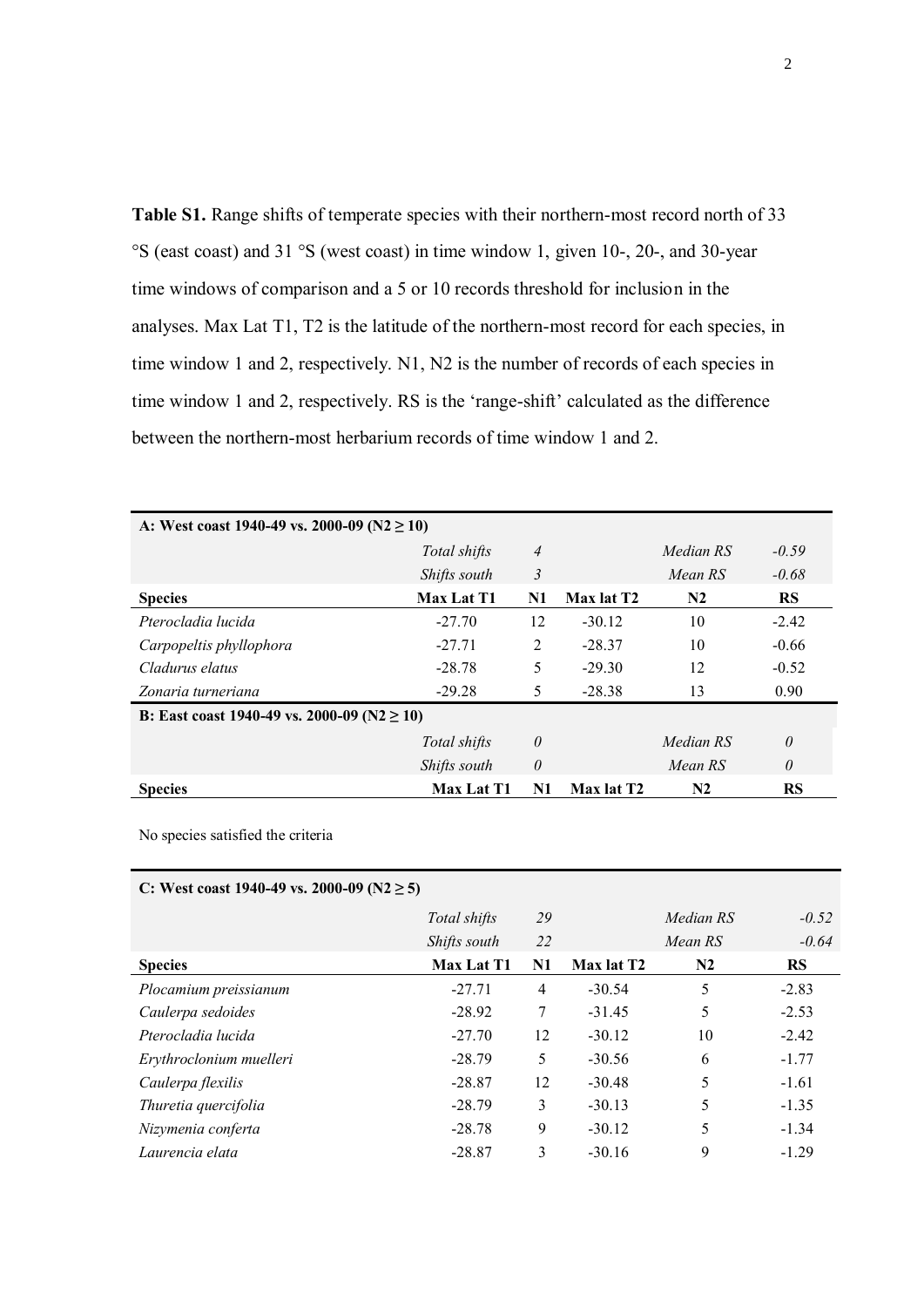| Craspedocarpus blepharicarpus                       | $-29.26$                   | $\overline{2}$        | $-30.28$               | 9             | $-1.02$               |  |  |  |  |
|-----------------------------------------------------|----------------------------|-----------------------|------------------------|---------------|-----------------------|--|--|--|--|
| Dasyclonium incisum                                 | $-27.70$                   | 17                    | $-28.38$               | 5             | $-0.68$               |  |  |  |  |
| Metagoniolithon chara                               | $-27.70$                   | 10                    | $-28.38$               | 5             | $-0.68$               |  |  |  |  |
| Carpopeltis phyllophora                             | $-27.71$                   | $\overline{2}$        | $-28.37$               | 10            | $-0.66$               |  |  |  |  |
| Callophycus oppositifolius                          | $-27.77$                   | 13                    | $-28.37$               | 5             | $-0.60$               |  |  |  |  |
| Pachydictyon paniculatum                            | $-28.79$                   | $\overline{4}$        | $-29.31$               | 6             | $-0.53$               |  |  |  |  |
| Cladurus elatus                                     | $-28.78$                   | 5                     | $-29.30$               | 12            | $-0.52$               |  |  |  |  |
| Bornetia binderiana                                 | $-28.79$                   | $\overline{4}$        | $-29.30$               | 5             | $-0.52$               |  |  |  |  |
| Caulerpa obscura                                    | $-28.79$                   | 7                     | $-29.27$               | 8             | $-0.49$               |  |  |  |  |
| Pollexfenia lobata                                  | $-28.79$                   | 5                     | $-29.27$               | 5             | $-0.49$               |  |  |  |  |
| Kuetzingia canaliculata                             | $-28.79$                   | 10                    | $-29.25$               | 8             | $-0.46$               |  |  |  |  |
| Dictyopteris muelleri                               | $-28.79$                   | 11                    | $-29.25$               | 6             | $-0.46$               |  |  |  |  |
| Vidalia spiralis                                    | $-28.79$                   | 6                     | $-29.25$               | 5             | $-0.46$               |  |  |  |  |
| Dictyota fastigiata                                 | $-29.25$                   | 1                     | $-29.30$               | 7             | $-0.05$               |  |  |  |  |
| Dictyomenia sonderi                                 | $-28.77$                   | $8\,$                 | $-28.37$               | 8             | 0.40                  |  |  |  |  |
| Metamastophora flabellata                           | $-28.79$                   | 7                     | $-28.37$               | 8             | 0.42                  |  |  |  |  |
| Dicranema revolutum                                 | $-28.79$                   | 1                     | $-28.37$               | 7             | 0.42                  |  |  |  |  |
| Neurymenia fraxinifolia                             | $-28.79$                   | 6                     | $-28.37$               | 7             | 0.42                  |  |  |  |  |
| Caulocystis uvifera                                 | $-28.93$                   | $8\,$                 | $-28.20$               | 7             | 0.73                  |  |  |  |  |
| Glossophora nigricans                               | $-29.25$                   | $\overline{c}$        | $-28.38$               | 7             | 0.87                  |  |  |  |  |
| Zonaria turneriana                                  | $-29.28$                   | 5                     | $-28.38$               | 13            | 0.90                  |  |  |  |  |
| D: East coast 1940-49 vs. 2000-09 ( $N2 \ge 5$ )    |                            |                       |                        |               |                       |  |  |  |  |
|                                                     |                            |                       |                        |               |                       |  |  |  |  |
|                                                     |                            | $\boldsymbol{l}$      |                        | Median RS     |                       |  |  |  |  |
|                                                     | Total shifts               | 1                     |                        |               | $-2.84$               |  |  |  |  |
|                                                     | Shifts south<br>Max Lat T1 |                       |                        | Mean RS<br>N2 | $-2.84$<br><b>RSx</b> |  |  |  |  |
| <b>Species</b><br>Gracilaria hermonii               | $-27.25$                   | N1<br>6               | Max lat T2<br>$-30.09$ | 5             | $-2.84$               |  |  |  |  |
| E: West coast 1940-59 vs. 1990-2009 (N2 $\geq$ 10). |                            |                       |                        |               |                       |  |  |  |  |
|                                                     |                            |                       |                        |               |                       |  |  |  |  |
|                                                     | Total shifts               | 15                    |                        | Median RS     | $-0.46$               |  |  |  |  |
|                                                     | Shifts south               | $\boldsymbol{\delta}$ |                        | Mean RS       | $-0.22$               |  |  |  |  |
| <b>Species</b>                                      | Max Lat T1                 | N1                    | Max lat T2             | N2            | <b>RS</b>             |  |  |  |  |
| Laurencia elata                                     | $-28.87$                   | 9                     | $-30.16$               | 10            | $-1.29$               |  |  |  |  |
| Pterocladia lucida                                  | $-27.70$                   | 32                    | $-28.87$               | 17            | $-1.17$               |  |  |  |  |
| Craspedocarpus blepharicarpus                       | $-29.26$                   | 7                     | $-30.28$               | 11            | $-1.02$               |  |  |  |  |
| Euptilota articulata                                | $-27.71$                   | 15                    | $-28.68$               | 11            | $-0.97$               |  |  |  |  |
| Heterodoxia denticulata                             | $-27.71$                   | 25                    | $-28.47$               | 12            | $-0.76$               |  |  |  |  |
| Carpopeltis phyllophora                             | $-27.71$                   | 3                     | $-28.37$               | 11            | $-0.66$               |  |  |  |  |
| Bornetia binderiana                                 | $-28.79$                   | 10                    | $-29.30$               | 11            | $-0.52$               |  |  |  |  |
| Kuetzingia canaliculata                             | $-28.79$                   | 16                    | $-29.25$               | 10<br>12      | $-0.46$               |  |  |  |  |
| Dictyopteris muelleri                               | $-28.79$                   | 16                    | $-28.72$               |               | 0.07                  |  |  |  |  |
| Cladurus elatus                                     | $-28.78$                   | 7                     | $-28.65$               | 14            | 0.13                  |  |  |  |  |
| Caulerpa obscura<br>Dictyomenia sonderi             | $-28.79$<br>$-28.77$       | 14<br>13              | $-28.47$<br>$-28.37$   | 12<br>15      | 0.32<br>0.40          |  |  |  |  |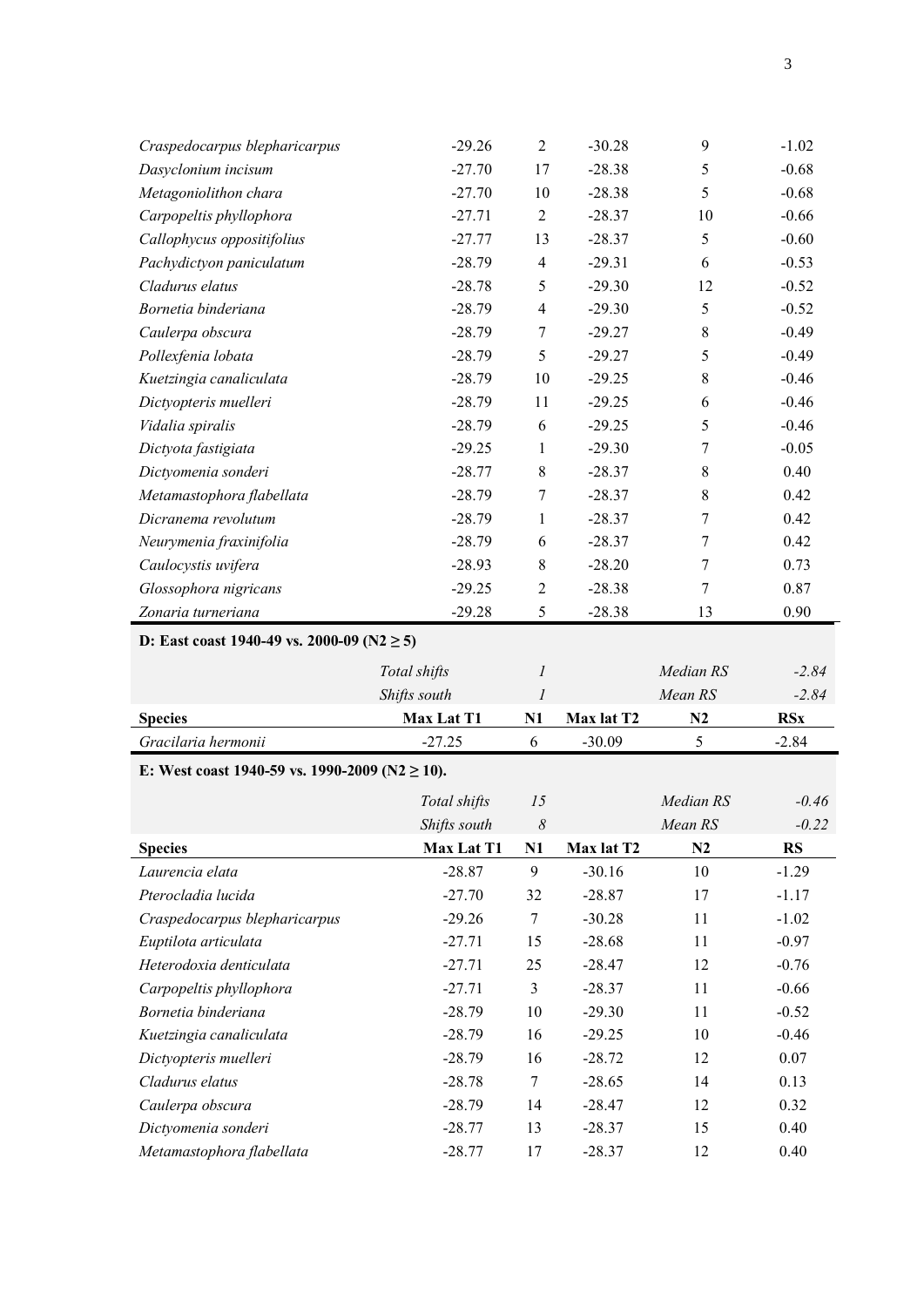| Caulocystis uvifera                                | $-28.93$       |    | 19 | $-28.20$               | 10        | 0.73      |  |  |  |
|----------------------------------------------------|----------------|----|----|------------------------|-----------|-----------|--|--|--|
| Zonaria turneriana                                 | $-29.28$       |    | 6  | $-27.70$               | 21        | 1.58      |  |  |  |
| F: East coast 1940-59 vs. 1990-2009 (N2 $\geq$ 10) |                |    |    |                        |           |           |  |  |  |
|                                                    | Total shifts   | 4  |    |                        | Median RS | $-1.93$   |  |  |  |
|                                                    | Shifts south   | 3  |    |                        | Mean RS   | $-1.29$   |  |  |  |
| <b>Species</b>                                     | <b>Max Lat</b> | N1 |    | Max lat T <sub>2</sub> | N2        | <b>RS</b> |  |  |  |
| Gracilaria hermonii                                | $-27.25$       | 6  |    | $-30.09$               | 22        | $-2.84$   |  |  |  |
| Dilophus marginatus                                | $-26.42$       | 13 |    | $-28.37$               | 18        | $-1.95$   |  |  |  |
| Haliptilon roseum                                  | $-26.80$       | 16 |    | $-28.72$               | 17        | $-1.92$   |  |  |  |
| Martensia fragilis                                 | $-30.37$       |    |    | $-28.80$               | 27        | 1.57      |  |  |  |

## **G: West coast 1940-59 vs. 1990-2009 (N2 ≥ 5)**

|                               | Total shifts | 45             |            | Median RS        | $-0.46$   |
|-------------------------------|--------------|----------------|------------|------------------|-----------|
|                               | Shifts south | 25             |            | Mean RS          | $-0.57$   |
| <b>Species</b>                | Max Lat T1   | N1             | Max lat T2 | $\bf N2$         | <b>RS</b> |
| Cystophora brownii            | $-29.28$     | 10             | $-34.05$   | 6                | $-4.77$   |
| Carpopeltis elata             | $-28.78$     | 14             | $-32.02$   | 6                | $-3.24$   |
| Griffithsia teges             | $-28.72$     | $\overline{4}$ | $-31.83$   | $\,$ 8 $\,$      | $-3.11$   |
| Plocamium preissianum         | $-27.71$     | 11             | $-30.54$   | 7                | $-2.83$   |
| Caulerpa sedoides             | $-28.92$     | 11             | $-31.45$   | 5                | $-2.53$   |
| Erythroclonium muelleri       | $-28.79$     | $\tau$         | $-30.56$   | 6                | $-1.77$   |
| Caulerpa flexilis             | $-28.87$     | 19             | $-30.48$   | 6                | $-1.61$   |
| Scytothalia doryocarpa        | $-28.74$     | 9              | $-30.34$   | 5                | $-1.60$   |
| Thuretia quercifolia          | $-28.79$     | 11             | $-30.13$   | 6                | $-1.35$   |
| Laurencia elata               | $-28.87$     | 9              | $-30.16$   | 10               | $-1.29$   |
| Pterocladia lucida            | $-27.70$     | 32             | $-28.87$   | 17               | $-1.17$   |
| Craspedocarpus blepharicarpus | $-29.26$     | $\tau$         | $-30.28$   | 11               | $-1.02$   |
| Gigartina disticha            | $-29.26$     | 18             | $-30.28$   | 8                | $-1.02$   |
| Euptilota articulata          | $-27.71$     | 15             | $-28.68$   | 11               | $-0.97$   |
| Heterodoxia denticulata       | $-27.71$     | 25             | $-28.47$   | 12               | $-0.76$   |
| Dasyclonium incisum           | $-27.70$     | 19             | $-28.38$   | 9                | $-0.68$   |
| Metagoniolithon chara         | $-27.70$     | 12             | $-28.38$   | 6                | $-0.68$   |
| Carpopeltis phyllophora       | $-27.71$     | $\mathfrak{Z}$ | $-28.37$   | 11               | $-0.66$   |
| Callophycus oppositifolius    | $-27.77$     | 25             | $-28.37$   | $\boldsymbol{7}$ | $-0.60$   |
| Bornetia binderiana           | $-28.79$     | 10             | $-29.30$   | 11               | $-0.52$   |
| Pollexfenia lobata            | $-28.79$     | 17             | $-29.27$   | 5                | $-0.49$   |
| Dictyomenia tridens           | $-28.78$     | $8\,$          | $-29.25$   | $\tau$           | $-0.47$   |
| Kuetzingia canaliculata       | $-28.79$     | 16             | $-29.25$   | 10               | $-0.46$   |
| Dictyota fastigiata           | $-29.25$     | 5              | $-29.30$   | $\boldsymbol{7}$ | $-0.05$   |
| Platythalia angustifolia      | $-29.25$     | 9              | $-29.27$   | $\,$ $\,$        | $-0.02$   |
| Claviclonium ovatum           | $-28.75$     | 20             | $-28.75$   | $\,$ 8 $\,$      | $0.00\,$  |
| Myriodesma quercifolium       | $-27.71$     | 25             | $-27.70$   | 8                | 0.01      |
| Osmundaria prolifera          | $-28.79$     | 26             | $-28.76$   | $\boldsymbol{7}$ | 0.03      |
| Vidalia spiralis              | $-28.79$     | 13             | $-28.73$   | $\boldsymbol{7}$ | 0.05      |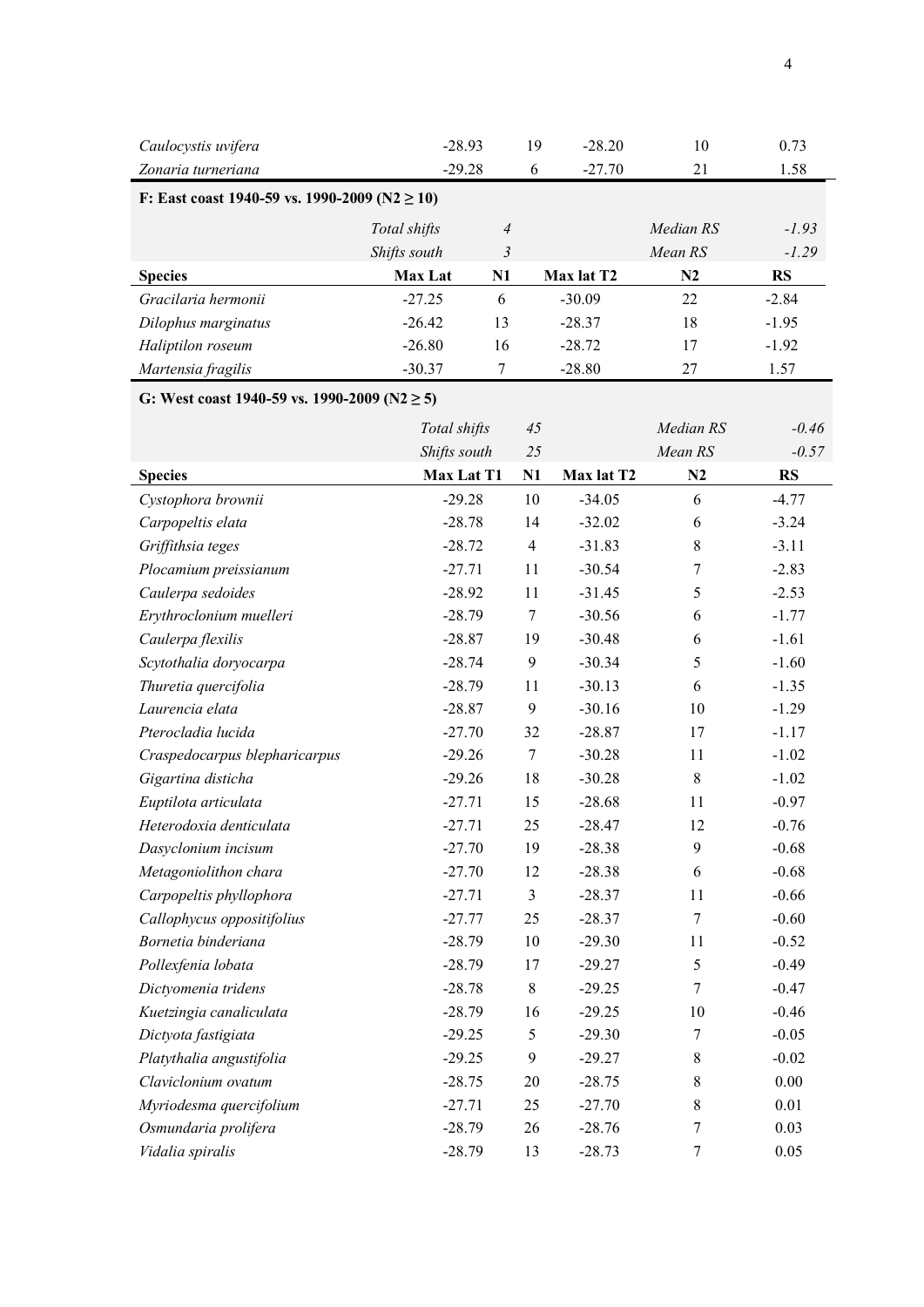| Dictyopteris muelleri       | $-28.79$ | 16 | $-28.72$ | 12 | 0.07 |
|-----------------------------|----------|----|----------|----|------|
| Cladurus elatus             | $-28.78$ | 7  | $-28.65$ | 14 | 0.13 |
| Caulerpa simpliciuscula     | $-28.79$ | 16 | $-28.48$ | 9  | 0.31 |
| Caulerpa obscura            | $-28.79$ | 14 | $-28.47$ | 12 | 0.32 |
| Pachydictyon paniculatum    | $-28.79$ | 10 | $-28.47$ | 8  | 0.32 |
| Nizymenia conferta          | $-28.78$ | 11 | $-28.42$ | 6  | 0.36 |
| Scaberia agardhii           | $-28.74$ | 18 | $-28.37$ | 6  | 0.37 |
| Dictyomenia sonderi         | $-28.77$ | 13 | $-28.37$ | 15 | 0.40 |
| Metamastophora flabellata   | $-28.77$ | 17 | $-28.37$ | 12 | 0.40 |
| Metagoniolithon stelliferum | $-28.79$ | 9  | $-28.38$ | 9  | 0.41 |
| Dicranema revolutum         | $-28.79$ | 4  | $-28.37$ | 8  | 0.42 |
| Hypnea ramentacea           | $-28.79$ | 33 | $-28.37$ | 5  | 0.42 |
| Caulocystis uvifera         | $-28.93$ | 19 | $-28.20$ | 10 | 0.73 |
| Ceramium puberulum          | $-29.27$ | 7  | $-28.42$ | 5  | 0.85 |
| Glossophora nigricans       | $-29.25$ | 9  | $-28.38$ | 7  | 0.87 |
| Zonaria turneriana          | $-29.28$ | 6  | $-27.70$ | 21 | 1.58 |

**H: East coast 1940-59 vs. 1990-2009 (N2 ≥ 5)**

|                             | Total shifts<br>Shifts south | 7<br>6 |            | Median RS<br>Mean RS | $-1.92$<br>$-1.41$ |
|-----------------------------|------------------------------|--------|------------|----------------------|--------------------|
| <b>Species</b>              | <b>Max Lat</b>               | N1     | Max lat T2 | N2                   | <b>RS</b>          |
| Gracilaria hermonii         | $-27.25$                     | 6      | $-30.09$   | 22                   | $-2.84$            |
| Dilophus marginatus         | $-26.42$                     | 13     | $-28.37$   | 18                   | $-1.95$            |
| Haliptilon roseum           | $-26.80$                     | 16     | $-28.72$   | 17                   | $-1.92$            |
| Amphiroa anceps             | $-26.80$                     | 15     | $-28.72$   | 8                    | $-1.92$            |
| Champia parvula             | $-27.22$                     | 10     | $-28.64$   | 12                   | $-1.42$            |
| Dictyopteris acrostichoides | $-27.23$                     | 6      | $-28.63$   | 6                    | $-1.40$            |
| Martensia fragilis          | $-30.37$                     |        | $-28.80$   | 27                   | 1.57               |

## **I: West coast 1940-69 vs. 1980-2009 (N2 ≥ 10)**

|                               | Total shifts | 45             |            | Median RS      | 0.00      |
|-------------------------------|--------------|----------------|------------|----------------|-----------|
|                               | Shifts south | 22             |            | Mean RS        | $-0.09$   |
| <b>Species</b>                | Max Lat T1   | N1             | Max lat T2 | N <sub>2</sub> | <b>RS</b> |
| Scytothalia dorycarpa         | $-26.39$     | 15             | $-30.34$   | 10             | $-3.95$   |
| Delisea pulchra               | $-26.39$     | 6              | $-30.12$   | 10             | $-3.74$   |
| Ptilophora prolifera          | $-29.02$     | 6              | $-31.50$   | 12             | $-2.49$   |
| Glossophora nigricans         | $-26.09$     | 19             | $-28.38$   | 13             | $-2.29$   |
| Metamastophora flabellata     | $-26.39$     | 35             | $-28.37$   | 20             | $-1.99$   |
| Pollexfenia pedicellata       | $-28.82$     | 20             | $-30.12$   | 17             | $-1.31$   |
| Craspedocarpus blepharicarpus | $-29.26$     | 7              | $-30.28$   | 11             | $-1.02$   |
| Gigartina disticha            | $-29.26$     | 18             | $-30.28$   | 13             | $-1.02$   |
| Euptilota articulata          | $-27.71$     | 24             | $-28.68$   | 15             | $-0.97$   |
| Heterodoxia denticulata       | $-27.71$     | 29             | $-28.47$   | 21             | $-0.76$   |
| Dasyclonium incisum           | $-27.70$     | 28             | $-28.38$   | 10             | $-0.68$   |
| Carpopeltis phyllophora       | $-27.71$     | $\overline{4}$ | $-28.37$   | 12             | $-0.66$   |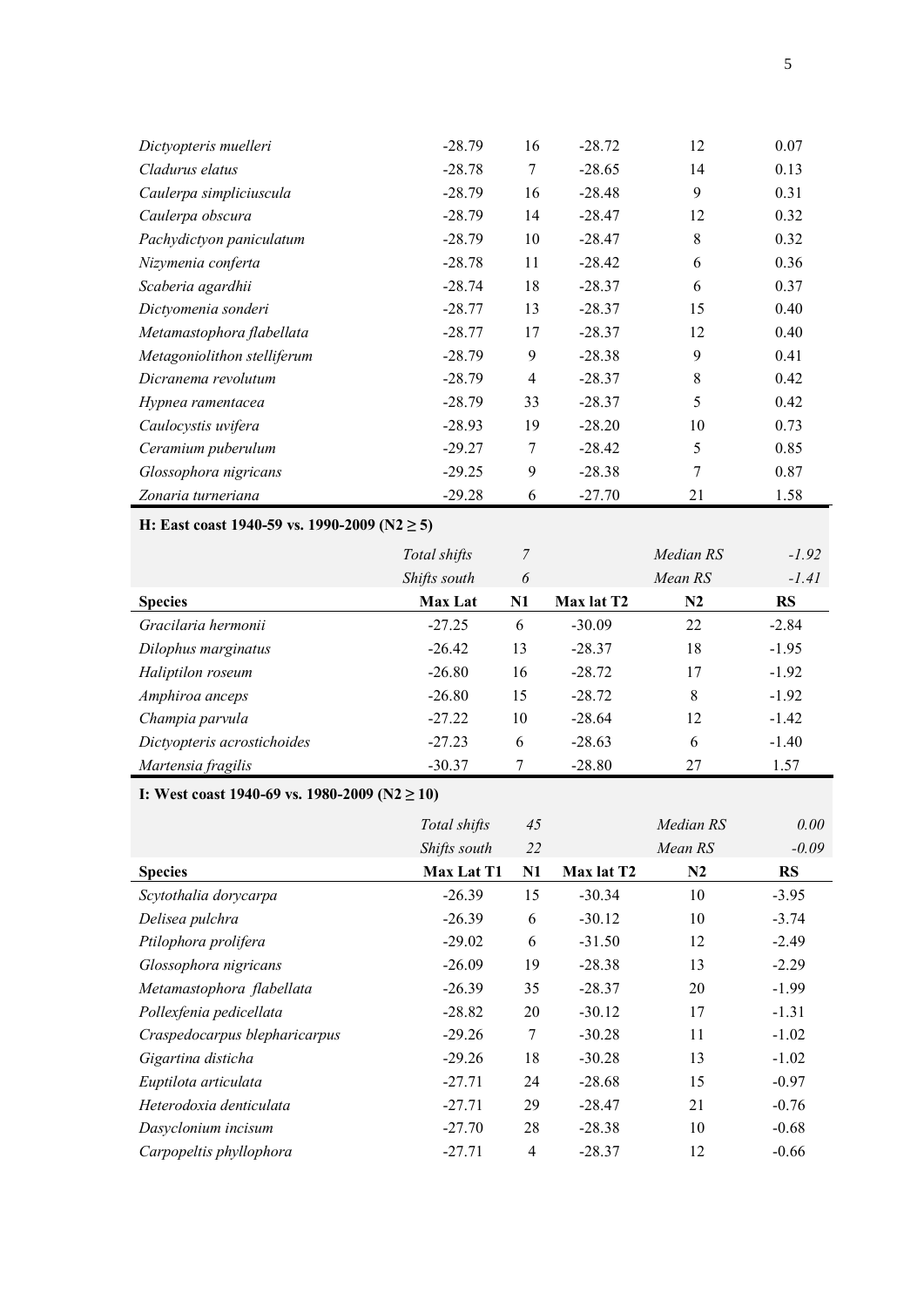| Callophycus oppositifolius  | $-27.77$ | 33               | $-28.37$ | 17     | $-0.60$  |
|-----------------------------|----------|------------------|----------|--------|----------|
| Bornetia binderiana         | $-28.79$ | 13               | $-29.30$ | 12     | $-0.52$  |
| Pollexfenia lobata          | $-28.79$ | 18               | $-29.27$ | 10     | $-0.49$  |
| Kuetzingia canaliculata     | $-28.79$ | 19               | $-29.25$ | 14     | $-0.46$  |
| Encyothalia cliftonii       | $-28.29$ | $\mathfrak{2}$   | $-28.72$ | 12     | $-0.43$  |
| Lenormandia spectabilis     | $-28.87$ | 30               | $-29.25$ | 12     | $-0.38$  |
| Struvea plumosa             | $-28.18$ | 22               | $-28.47$ | 21     | $-0.28$  |
| Caulerpa simpliciuscula     | $-28.29$ | 22               | $-28.48$ | 11     | $-0.20$  |
| Platythalia angustifolia    | $-29.02$ | 22               | $-29.17$ | 11     | $-0.15$  |
| Griffithsia teges           | $-28.72$ | 14               | $-28.73$ | 11     | $-0.01$  |
| Caulocystis uvifera         | $-25.47$ | 26               | $-25.47$ | 20     | $0.00\,$ |
| Myriodesma quercifolium     | $-27.71$ | 28               | $-27.70$ | 12     | 0.01     |
| Dictyopteris muelleri       | $-28.79$ | 20               | $-28.72$ | 18     | 0.07     |
| Caulerpa flexilis           | $-28.87$ | 26               | $-28.78$ | 19     | $0.08\,$ |
| Cladurus elatus             | $-28.78$ | 10               | $-28.65$ | 15     | 0.13     |
| Laurencia elata             | $-28.87$ | 10               | $-28.73$ | 18     | 0.13     |
| Caulerpa obscura            | $-28.79$ | 17               | $-28.47$ | 29     | 0.32     |
| Pachydictyon paniculatum    | $-28.79$ | 16               | $-28.47$ | 12     | 0.32     |
| Epiphloea bullosa           | $-29.02$ | $\mathbf{1}$     | $-28.68$ | 15     | 0.33     |
| Claviclonium ovatum         | $-28.75$ | 26               | $-28.42$ | 21     | 0.33     |
| Dictyomenia tridens         | $-28.78$ | 10               | $-28.42$ | 15     | 0.36     |
| Gloiosaccion brownii        | $-28.83$ | $\boldsymbol{7}$ | $-28.42$ | 21     | 0.42     |
| Lobospira bicuspidata       | $-29.28$ | 18               | $-28.73$ | 16     | 0.54     |
| Tylotus obtusatus           | $-29.02$ | 3                | $-28.42$ | 19     | 0.60     |
| Sargassum lacerifolium      | $-28.83$ | $\overline{2}$   | $-28.20$ | 13     | 0.63     |
| Codium galeatum             | $-29.26$ | 24               | $-28.38$ | 11     | 0.88     |
| Osmundaria prolifera        | $-28.79$ | 33               | $-27.75$ | 15     | 1.04     |
| Zonaria turneriana          | $-29.02$ | 13               | $-27.70$ | 31     | 1.32     |
| Apjohnia laetevirens        | $-30.07$ | 3                | $-28.67$ | 10     | 1.40     |
| Caulerpa cactoides          | $-20.48$ | 34               | $-17.97$ | 29     | 2.51     |
| Metagoniolithon stelliferum | $-28.79$ | 11               | $-25.93$ | $10\,$ | 2.85     |
| Pterocladia lucida          | $-27.70$ | 41               | $-24.75$ | 32     | 2.95     |
| Vidalia spiralis            | $-28.79$ | 17               | $-25.47$ | 12     | 3.32     |

**J: East coast 1940-69 vs. 1980-2009 (N2 ≥ 10)**

|                        | Total shifts<br>Shifts south | 11<br>9 |            | Median RS<br>Mean RS | $-1.38$<br>$-1.22$ |
|------------------------|------------------------------|---------|------------|----------------------|--------------------|
| <b>Species</b>         | <b>Max Lat T1</b>            | N1      | Max lat T2 | N <sub>2</sub>       | <b>RS</b>          |
| Polysiphonia decipiens | $-32.70$                     | 68      | $-37.11$   | 25                   | $-4.41$            |
| Scytosiphon lomentaria | $-27.23$                     | 13      | $-30.09$   | 15                   | $-2.86$            |
| Gracilaria hermonii    | $-27.25$                     | 6       | $-30.09$   | 25                   | $-2.84$            |
| Dilophus marginatus    | $-26.42$                     | 17      | $-28.37$   | 19                   | $-1.95$            |
| Haliptilon roseum      | $-26.80$                     | 22      | $-28.72$   | 25                   | $-1.92$            |
| Valeriemaya geminata   | $-27.23$                     | 3       | $-28.61$   | 16                   | $-1.38$            |
| Codium fragile         | $-30.07$                     | 54      | $-31.42$   | 15                   | $-1.35$            |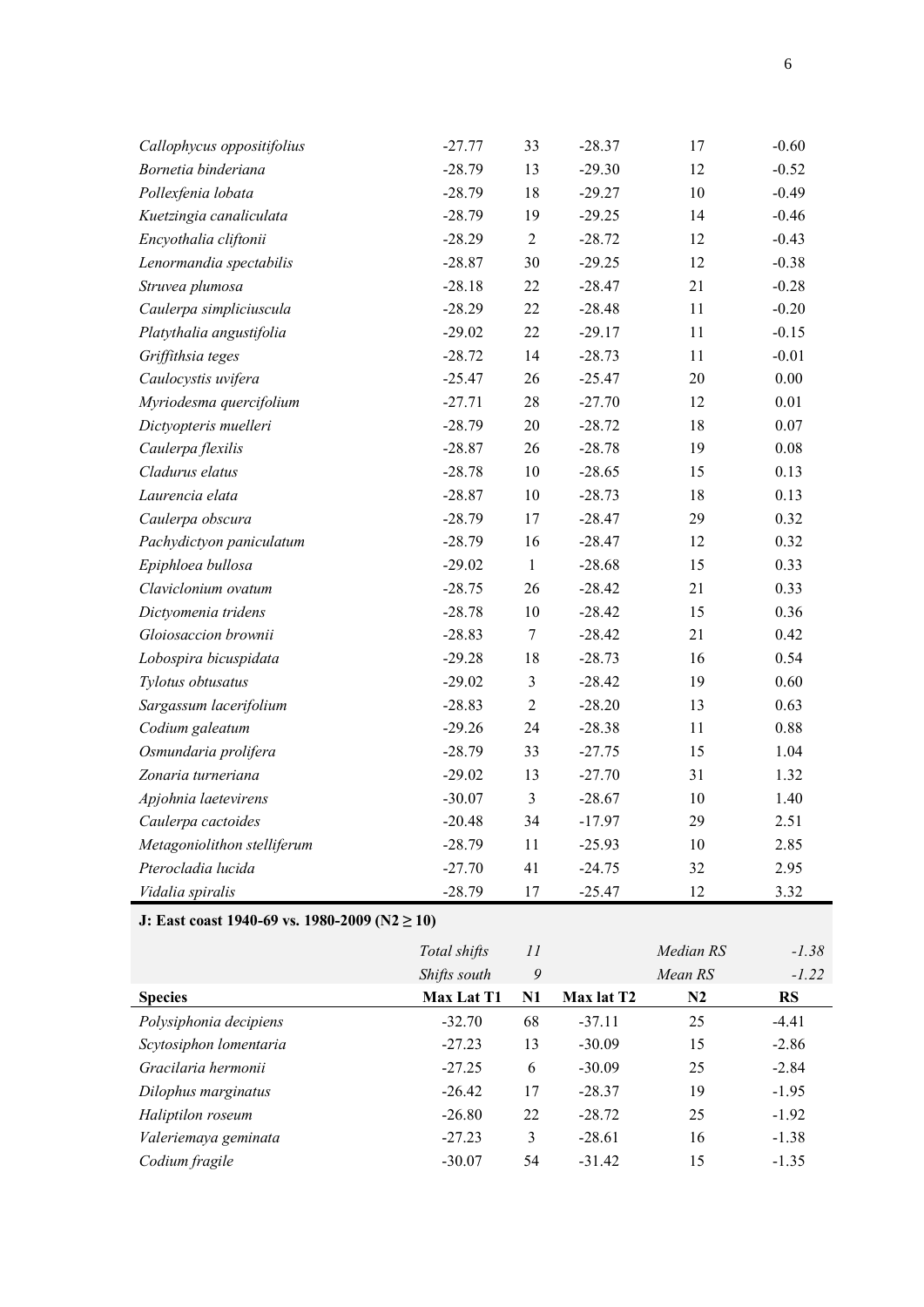| Symphyocladia marchantioides | $-27.88$ | $-28.64$ | 22 | $-0.75$ |
|------------------------------|----------|----------|----|---------|
| Spyridia dasyoides           | $-32.70$ | $-32.74$ | 23 | $-0.04$ |
| Martensia fragilis           | $-30.37$ | $-28.80$ | 29 | 1.57    |
| Kallymenia rosea             | $-32.70$ | $-30.24$ | 20 | 2.46    |

**K: West coast 1940-69 vs. 1980-2009 (N2 ≥ 5)**

|                                | Total shifts | $70\,$           |            | Median RS   | $-0.24$ |
|--------------------------------|--------------|------------------|------------|-------------|---------|
|                                | Shifts south | $38\,$           |            | Mean RS     | $-0.42$ |
| <b>Species</b>                 | Max Lat T1   | N1               | Max lat T2 | N2          | RS      |
| Cystophora brownii             | $-29.28$     | 17               | $-34.05$   | 6           | $-4.77$ |
| Scytothalia dorycarpa          | $-26.39$     | 15               | $-30.34$   | 10          | $-3.95$ |
| Wollastoniella myriophylloides | $-25.48$     | 13               | $-29.30$   | 6           | $-3.83$ |
| Delisea pulchra                | $-26.39$     | 6                | $-30.12$   | 10          | $-3.74$ |
| Caulerpa sedoides              | $-28.18$     | 15               | $-31.45$   | $\tau$      | $-3.27$ |
| Carpopeltis elata              | $-28.78$     | 18               | $-32.02$   | 8           | $-3.24$ |
| Ptilophora prolifera           | $-29.02$     | 6                | $-31.50$   | 12          | $-2.49$ |
| Glossophora nigricans          | $-26.09$     | 19               | $-28.38$   | 13          | $-2.29$ |
| Areschougia ligulata           | $-26.39$     | 12               | $-28.47$   | $\,$ 8 $\,$ | $-2.08$ |
| Metamastophora flabellata      | $-26.39$     | 35               | $-28.37$   | 20          | $-1.99$ |
| Cystophora grevillei           | $-29.28$     | 22               | $-31.02$   | 9           | $-1.74$ |
| Gracilaria flagelliformis      | $-28.78$     | 15               | $-30.35$   | 8           | $-1.56$ |
| Lenormandia latifolia          | $-28.78$     | $\overline{9}$   | $-30.30$   | 7           | $-1.51$ |
| Thuretia quercifolia           | $-28.79$     | 17               | $-30.13$   | 7           | $-1.35$ |
| Pollexfenia pedicellata        | $-28.82$     | 20               | $-30.12$   | 17          | $-1.31$ |
| Chauviniella coriifolia        | $-28.83$     | 10               | $-30.13$   | 9           | $-1.30$ |
| Peyssonnelia novae-hollandiae  | $-29.02$     | $\mathbf{1}$     | $-30.30$   | 5           | $-1.28$ |
| Craspedocarpus blepharicarpus  | $-29.26$     | $\boldsymbol{7}$ | $-30.28$   | 11          | $-1.02$ |
| Gigartina disticha             | $-29.26$     | 18               | $-30.28$   | 13          | $-1.02$ |
| Euptilota articulata           | $-27.71$     | 24               | $-28.68$   | 15          | $-0.97$ |
| Codium laminarioides           | $-29.28$     | 17               | $-30.14$   | $\tau$      | $-0.86$ |
| Heterodoxia denticulata        | $-27.71$     | 29               | $-28.47$   | 21          | $-0.76$ |
| Dasyclonium incisum            | $-27.70$     | 28               | $-28.38$   | 10          | $-0.68$ |
| Metagoniolithon chara          | $-27.70$     | 15               | $-28.38$   | 6           | $-0.68$ |
| Carpopeltis phyllophora        | $-27.71$     | $\overline{4}$   | $-28.37$   | 12          | $-0.66$ |
| Dictyota fastigiata            | $-28.65$     | 6                | $-29.30$   | $\,$ 8 $\,$ | $-0.65$ |
| Callophycus oppositifolius     | $-27.77$     | 33               | $-28.37$   | 17          | $-0.60$ |
| Bornetia binderiana            | $-28.79$     | 13               | $-29.30$   | 12          | $-0.52$ |
| Dasya cliftonii                | $-28.79$     | $\overline{c}$   | $-29.28$   | 5           | $-0.49$ |
| Pollexfenia lobata             | $-28.79$     | 18               | $-29.27$   | 10          | $-0.49$ |
| Echinothamnion hystrix         | $-28.79$     | 15               | $-29.27$   | 5           | $-0.49$ |
| Kuetzingia canaliculata        | $-28.79$     | 19               | $-29.25$   | 14          | $-0.46$ |
| Encyothalia cliftonii          | $-28.29$     | $\overline{2}$   | $-28.72$   | 12          | $-0.43$ |
| Lenormandia spectabilis        | $-28.87$     | 30               | $-29.25$   | 12          | $-0.38$ |
| Struvea plumosa                | $-28.18$     | 22               | $-28.47$   | 21          | $-0.28$ |
| Caulerpa simpliciuscula        | $-28.29$     | 22               | $-28.48$   | 11          | $-0.20$ |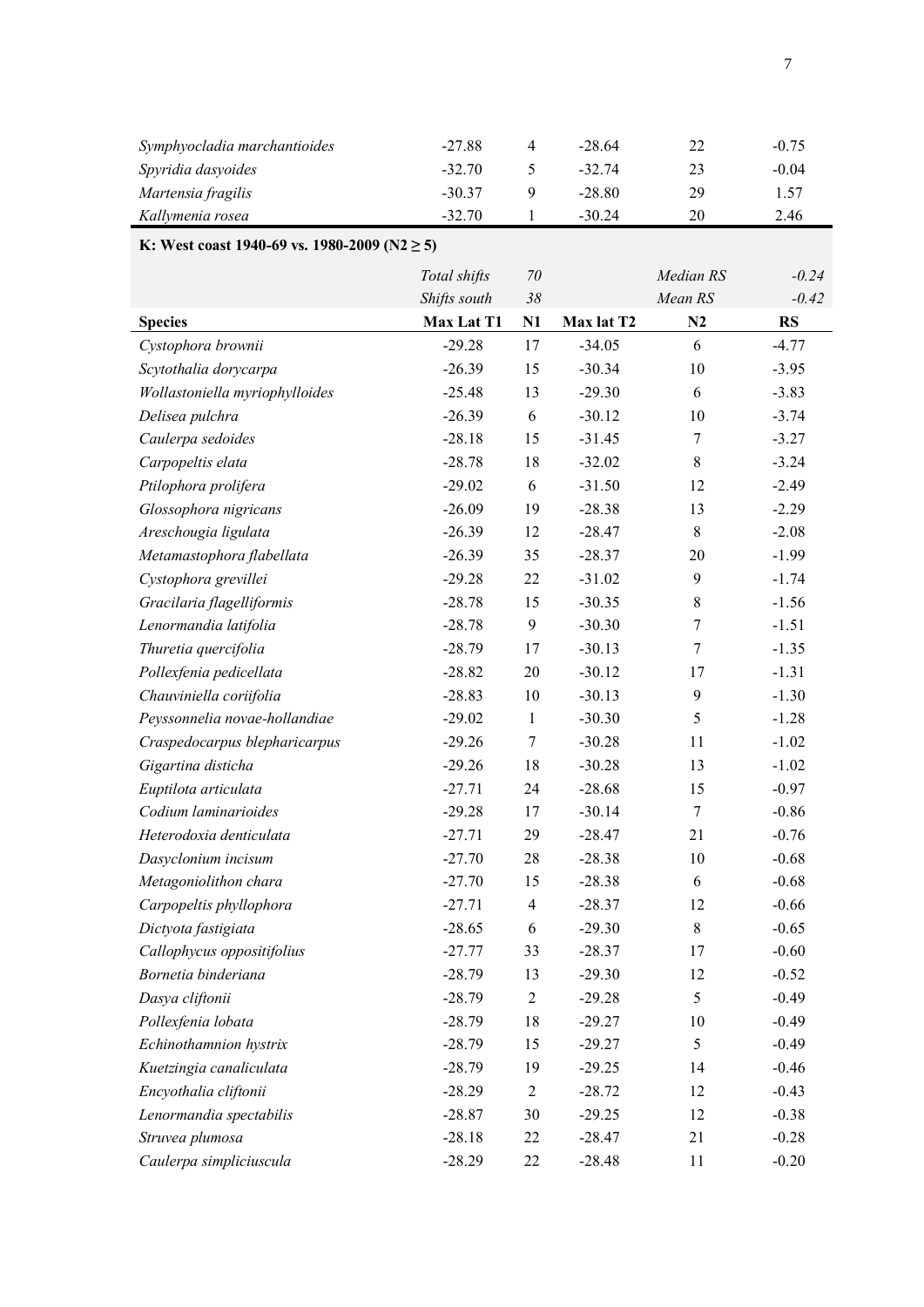| Platythalia angustifolia    | $-29.02$ | 22             | $-29.17$ | 11             | $-0.15$  |
|-----------------------------|----------|----------------|----------|----------------|----------|
| Griffithsia teges           | $-28.72$ | 14             | $-28.73$ | 11             | $-0.01$  |
| Caulocystis uvifera         | $-25.47$ | 26             | $-25.47$ | 20             | $0.00\,$ |
| Myriodesma quercifolium     | $-27.71$ | 28             | $-27.70$ | 12             | 0.01     |
| Asteromenia peltata         | $-20.48$ | $\overline{4}$ | $-20.44$ | 25             | 0.03     |
| Dictyopteris muelleri       | $-28.79$ | 20             | $-28.72$ | 18             | $0.07\,$ |
| Caulerpa flexilis           | $-28.87$ | 26             | $-28.78$ | 19             | $0.08\,$ |
| Cladurus elatus             | $-28.78$ | 10             | $-28.65$ | 15             | 0.13     |
| Laurencia elata             | $-28.87$ | 10             | $-28.73$ | 18             | 0.13     |
| Caulerpa obscura            | $-28.79$ | 17             | $-28.47$ | 29             | 0.32     |
| Pachydictyon paniculatum    | $-28.79$ | 16             | $-28.47$ | 12             | 0.32     |
| Epiphloea bullosa           | $-29.02$ | $\mathbf{1}$   | $-28.68$ | 15             | 0.33     |
| Claviclonium ovatum         | $-28.75$ | 26             | $-28.42$ | 21             | 0.33     |
| Endosiphonia spinulosa      | $-29.25$ | $\mathbf{1}$   | $-28.91$ | $\overline{7}$ | 0.35     |
| Dictyomenia tridens         | $-28.78$ | 10             | $-28.42$ | 15             | 0.36     |
| Nizymenia conferta          | $-28.78$ | 17             | $-28.42$ | 9              | 0.36     |
| Scaberia agardhii           | $-28.74$ | 22             | $-28.37$ | 9              | 0.37     |
| Hypoglossum revolutum       | $-28.79$ | $\overline{3}$ | $-28.42$ | 5              | 0.38     |
| Dicranema revolutum         | $-28.79$ | 6              | $-28.37$ | 9              | 0.42     |
| Hypnea ramentacea           | $-28.79$ | 37             | $-28.37$ | 8              | 0.42     |
| Gloiosaccion brownii        | $-28.83$ | $\tau$         | $-28.42$ | 21             | 0.42     |
| Heterocladia caudata        | $-29.25$ | $\,$ 8 $\,$    | $-28.78$ | 5              | 0.47     |
| Lobospira bicuspidata       | $-29.28$ | 18             | $-28.73$ | 16             | 0.54     |
| Tylotus obtusatus           | $-29.02$ | $\mathfrak{Z}$ | $-28.42$ | 19             | 0.60     |
| Sargassum lacerifolium      | $-28.83$ | $\overline{2}$ | $-28.20$ | 13             | 0.63     |
| Ceramium puberulum          | $-29.27$ | 9              | $-28.42$ | 5              | 0.85     |
| Codium galeatum             | $-29.26$ | 24             | $-28.38$ | 11             | 0.88     |
| Osmundaria prolifera        | $-28.79$ | 33             | $-27.75$ | 15             | 1.04     |
| Zonaria turneriana          | $-29.02$ | 13             | $-27.70$ | 31             | 1.32     |
| Apjohnia laetevirens        | $-30.07$ | $\mathfrak{Z}$ | $-28.67$ | 10             | 1.40     |
| Caulerpa cactoides          | $-20.48$ | 34             | $-17.97$ | 29             | 2.51     |
| Metagoniolithon stelliferum | $-28.79$ | 11             | $-25.93$ | 10             | 2.85     |
| Pterocladia lucida          | $-27.70$ | 41             | $-24.75$ | 32             | 2.95     |
| Vidalia spiralis            | $-28.79$ | 17             | $-25.47$ | 12             | 3.32     |

**L: East coast 1940-69 vs. 1980-2009 (N2 ≥ 5)**

|                        | Total shifts      | 14 |                        | Median RS      | $-1.39$   |
|------------------------|-------------------|----|------------------------|----------------|-----------|
|                        | Shifts south      | 11 |                        | Mean RS        | $-1.06$   |
| <b>Species</b>         | <b>Max Lat T1</b> | N1 | Max lat T <sub>2</sub> | N <sub>2</sub> | <b>RS</b> |
| Polysiphonia decipiens | $-32.70$          | 68 | $-37.11$               | 25             | $-4.41$   |
| Scytosiphon lomentaria | $-27.23$          | 13 | $-30.09$               | 15             | $-2.86$   |
| Gracilaria hermonii    | $-27.25$          | 6  | $-30.09$               | 25             | $-2.84$   |
| Platysiphonia miniata  | $-32.70$          | 2  | $-35.07$               | 7              | $-2.37$   |
| Dilophus marginatus    | $-26.42$          | 17 | $-28.37$               | 19             | $-1.95$   |
| Haliptilon roseum      | $-26.80$          | 22 | $-28.72$               | 25             | $-1.92$   |